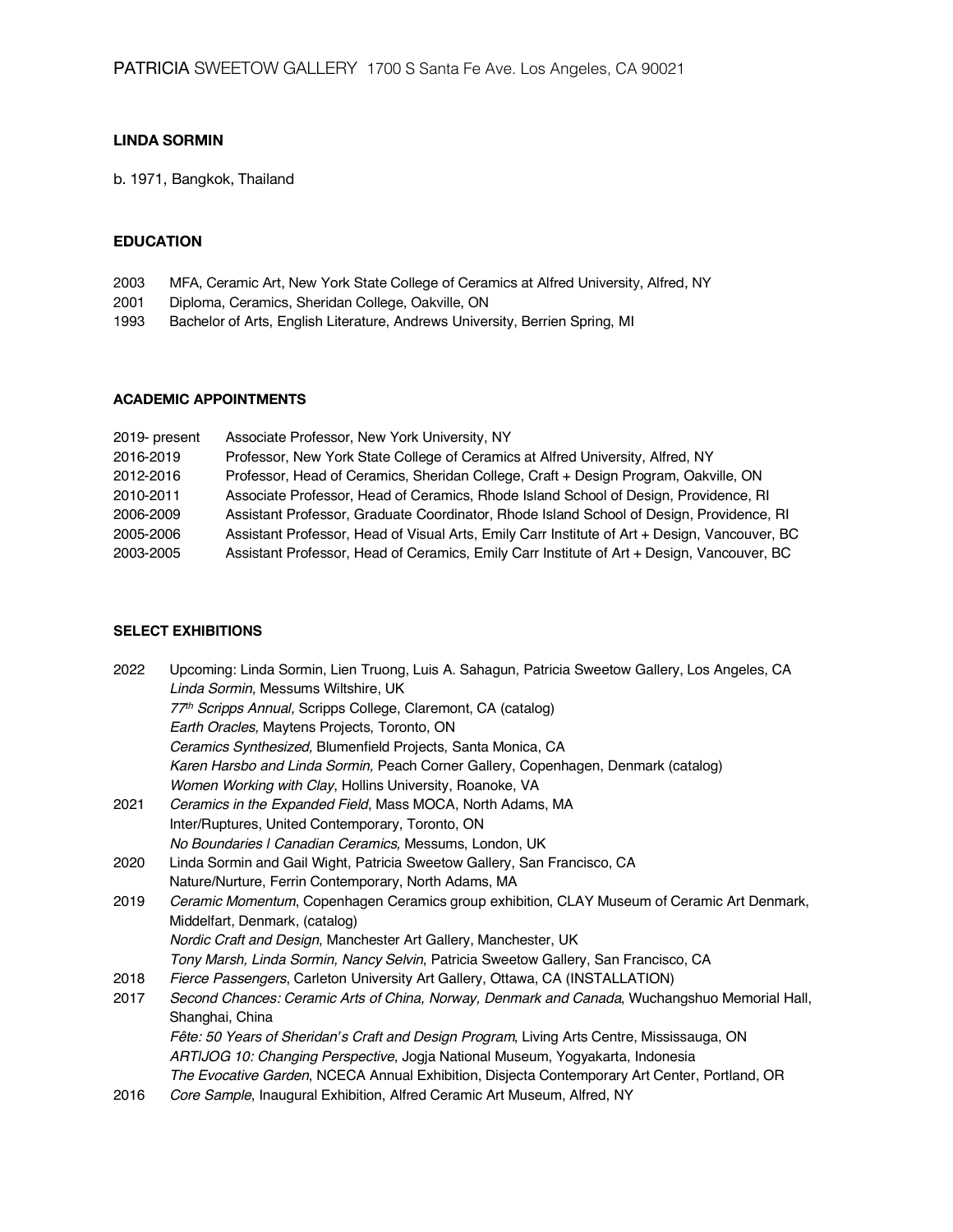*Kindred Beast: The 2016 Everson Biennial*, Everson Museum, Syracuse, NY *Non-Objective*, Harbourfront Centre, Toronto, ON *Welcome: New Faculty Exhibition*, Fosdick-Nelson Gallery, Alfred University, Alfred, NY 2015 *Collision*, Two-person exhibition with Heidi Bjørgan, Entrée Gallery, Bergen, Norway *RE- REANIMATE, REPAIR, MELD & MEND*, Bluecoat Art Gallery, Liverpool, UK *Glazed and Diffused*, Ferrin Contemporary, North Adams, MA *Continuum of Innovation: Haystack Clay Selects*, Fuller Craft Museum, Brockton, MA *In Residence*, Watershed exhibition, New Bedford Art Museum, New Bedford, MA 2014 *Saribu Raja | Boru Parame*, SaRang Building, Yogyakarta, Indonesia (INSTALLATION) *Jakarta Ceramics Biennial*, National Gallery of Indonesia, Jakarta, Indonesia *Caméléon*, McClure Gallery, Centre des arts visuels, Montreal *Ceramic Top 40: New & Selected Works, curated by Leslie Ferrin*, Harvard Gallery 224, Boston, MA traveled from Red Star Studios, Kansas City, MO 2013 *Royal Bank of Canada People's Choice Group Exhibition*, Gardiner Museum, Toronto *Girls Just Want to Have Funds*, La Mama Galleria (Rema Hort Mann Foundation panel, exhibition), NYC, NY *Crafting a Continuum*, Arizona State University Museum, Tucson, AZ *Code*, NCECA 2013, Houston, TX *NCECA Biennial 2013,* Houston, TX 2012 *My voice changes when I speak your language*, Jane Hartsook Gallery, New York, NY (INSTALLATION) 2011 *60th Anniversary Resident Artists 'Exhibition*, Archie Bray Foundation, Helena, MT *Are you land or water? in Thing Tang Trash: Up-cycling in Contemporary Ceramics*, West Norway Museum of Decorative Art, Bergen, Norway *Mine (i hear you unclip me) in Overthrown*, Denver Art Museum, Denver, CO *Howling Room in Lerets Magi: Ceramics in Contemporary Art*, gl Holtegaard, Denmark 2010 *Pretty Young Things*, Lacoste Gallery, Concord, MA 2009 *Drawn in A.I.R.*, International Artists in Residence Exhibition, Vallauris, Vallauris, France *Playing the Field*, The Clay Studio, Philadelphia, PA 2009 *Rift in Possibilities and Losses: Transitions in Clay*, Middlesborough Institute of Modern Art (mima), Middlesbrough, UK 2008 *Full & Spare: Ceramics in the 21st Century*, Museum of Fine Arts, Florida State University, Tallahassee, FL *Salvage*, Louisiana Artworks, New Orleans, LA *Sounding Retreat*, Washington State University, Pullman, WA (INSTALLATION) 2007 *Parting Favors* in *White Box satellite show*, Arthaus Miami, Miami Beach, FL *Roaming Tales* in *Mobile Structures*, TechLab, Surrey Art Gallery, Surrey, BC *Roaming Tales* in *Mobile Structures*, Mackenzie Art Gallery, Regina, SK 2006 *Ontario Craft Council Award Winners Exhibition*, The Guildshop, Toronto, ON *Cheh-ae Siah*, Stride Gallery, Calgary, AB (INSTALLATION) *Contemporary Canadian Ceramics*, Esplanade Art Gallery, Medicine Hat, AB *White Gold*, Flow Gallery, London, UK *From the North: Canadian Ceramics Today*, Clay Studio, Philadelphia, PA 2005 *Taipei NCECA Exhibition*, Taipei County Yingge Ceramics Museum, Taiwan *The Conative Object*, York Quay Gallery, Harbourfront Centre, Toronto, ON *NCECA Clay National*, Baltimore, MD *School's Out!*, NCECA Conference, Baltimore, MD *30,000 +*, Charles H. Scott Gallery, Emily Carr Institute, Vancouver, BC 2004 *Languor*, Lohin-Geduld Gallery, New York, NY *Hot Clay*, Surrey Art Gallery, Surrey, BC 2003 *Selections I*, Lohin-Geduld Gallery, New York, NY *Radius of the Will,* MFA Graduate Exhibition, Fosdick-Nelson Gallery, Alfred, NY *NCECA Clay National*, San Diego, CA 2002 *George E. Ohr National Arts Challeng*e, The Ohr-O'Keefe Museum of Art, Biloxi, MS *Craft Art Western New York 2002*, Burchfield-Penney Art Center, Buffalo, NY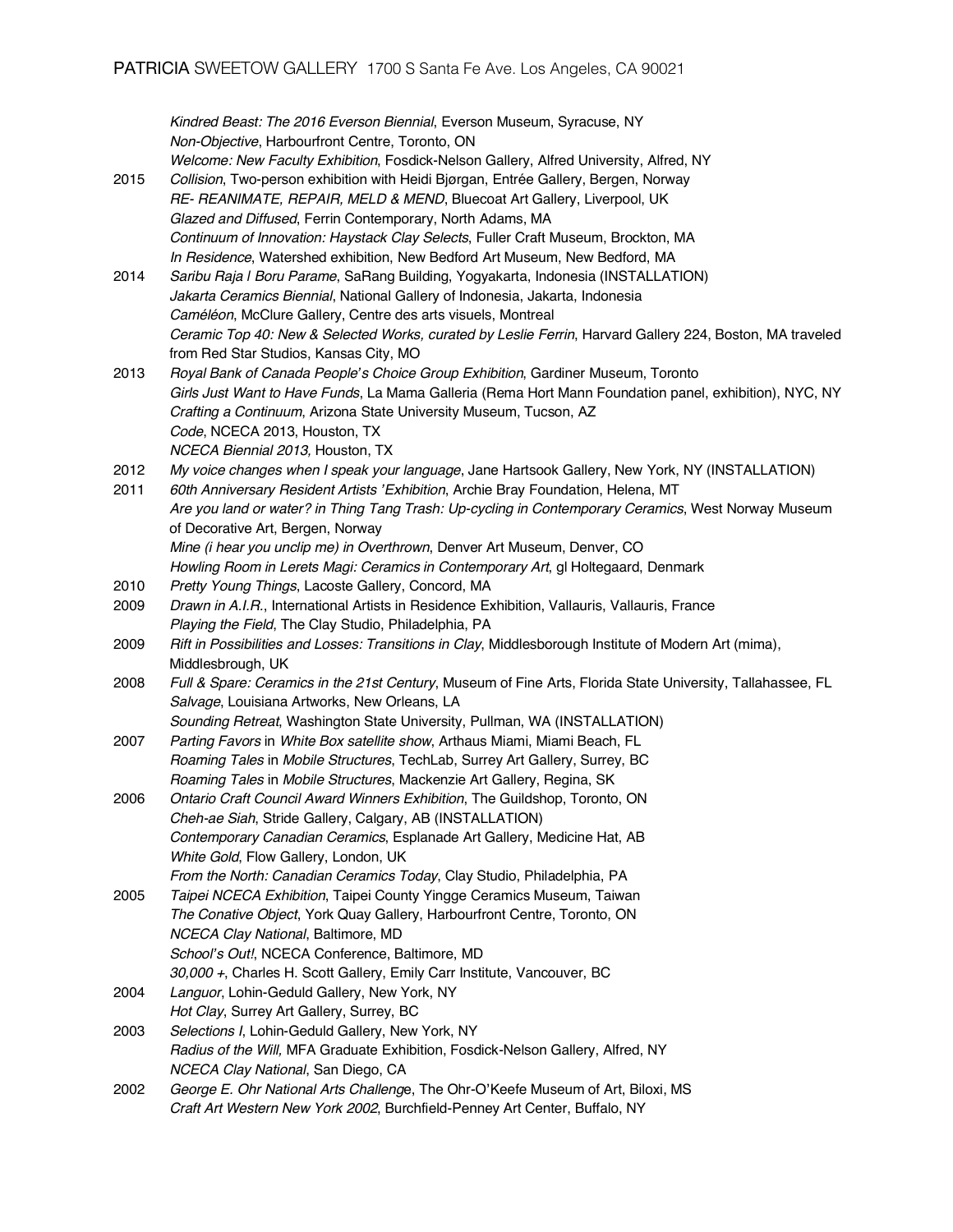*Harbingers*, Fosdick-Nelson Gallery at Artsite, Wellsville, NY *Ontario Craft Council Awards Exhibition*, Designers Walk, Toronto, ON

2001 *1st World Ceramic Biennale 2001 Korea International Competition*, Gyeonggi Prov, Korea *Emerging Clay Artists*, Gardiner Museum of Ceramic Art, Toronto, ON *New Works from Sheridan College*, Lafreniere & Pai Gallery, Ottawa, ON

### **RESIDENCIES**

- 2022 Artist-in-Residence, California State University Long Beach
- 2021 European Ceramic Work Center (EKWC), Netherlands
- 2014 Antena Projects and Sarang Building, Artist in Residence, Yogyakarta, Indonesia (June/July) Watershed Summer Session: Ayumi Horie with Tip Toland, Beth Cavener Stichter, Linda Sormin and Michealene Walsh, Watershed Centre for the Ceramic Arts, Maine (August)
- 2012 AIDAshed Residency, Givat Haviva, Israel
- 2011 DIVA Residency, Royal Danish Academy of Fine Arts and gl Holtegaard, Denmark Edge Artist in Residence for Bray 60th Anniversary, Archie Bray Foundation, MT
- 2010 The Berlin Residency, Pankow, Berlin AIR (Artist in Residence) Vallauris, Vallauris, France
- 2006 Medalta International Artist in Residence Program, Medicine Hat, AB
- 2004 Intranation Residency, Banff Centre for the Arts, Banff, AB

### **GRANTS AND AWARDS**

| 2018      | Canada Council for the Arts - Travel Grant                                                   |
|-----------|----------------------------------------------------------------------------------------------|
| 2017      | Alfred University School of Art and Design Professional Development Grant Bernstein Fund     |
| 2016      | Canada Council for the Arts - Visual Arts Research/Creation Grant                            |
|           | Alfred University School of Art and Design Professional Development Grant Bernstein Fund     |
| 2014-2015 | Canada Council for the Arts - Visual Arts Research/Creation Grant                            |
|           | Canada Council for the Arts - Travel Grant (Yogyakarta, Indonesia)                           |
|           | Sheridan College Faculty Professional Development Grant, Oakville, ON                        |
| 2012      | Canada Council for the Arts- Visual Arts Research/Creation Grant                             |
| 2010      | Rhode Island School of Design - Professional Development Grant, Providence, RI               |
|           | Canada Council for the Arts - Visual Arts Research/Creation Grant                            |
| 2009      | Canada Council for the Arts - Travel Grant (Berlin, Germany)                                 |
|           | Rhode Island School of Design - Professional Development Grant, Providence, RI               |
| 2009      | Rhode Island School of Design – Kyobo Grant (to team-teach with Art Historian Paola Demattè) |
| 2006-2009 | Rhode Island School of Design – Faculty Conference Fund, Providence, RI                      |
| 2006      | Emily Carr Institute – Faculty Professional Development Grant, Vancouver, BC                 |
| 2005      | Canada Council for the Arts - Emerging Artist Grant                                          |
| 2004      | Banff Centre for the Arts - MVA Intranation Residency, Banff, AB                             |
| 2001-2003 | Alfred University - Graduate Fellowship, Alfred, NY                                          |
| 2002      | Ontario Crafts Council - Ontario Crafts Council Scholarship, Toronto, ON                     |
| 2001      | 1st World Ceramic Biennale – International Competition Award of Merit, Korea                 |
|           | Sheridan College Craft and Design Graduate Exhibition – Best in Show, Oakville, ON           |
|           | Sheridan College - William and Mary Corcoran Craft Award, Oakville, ON                       |
|           | Sheridan College - School of Crafts and Design Silver Medal, Oakville, ON                    |
|           | Ontario Crafts Council - Kingcrafts/Lady Flavelle Award, Toronto, ON                         |
|           | Ontario Crafts Council – Critical Writing Award, Toronto, ON                                 |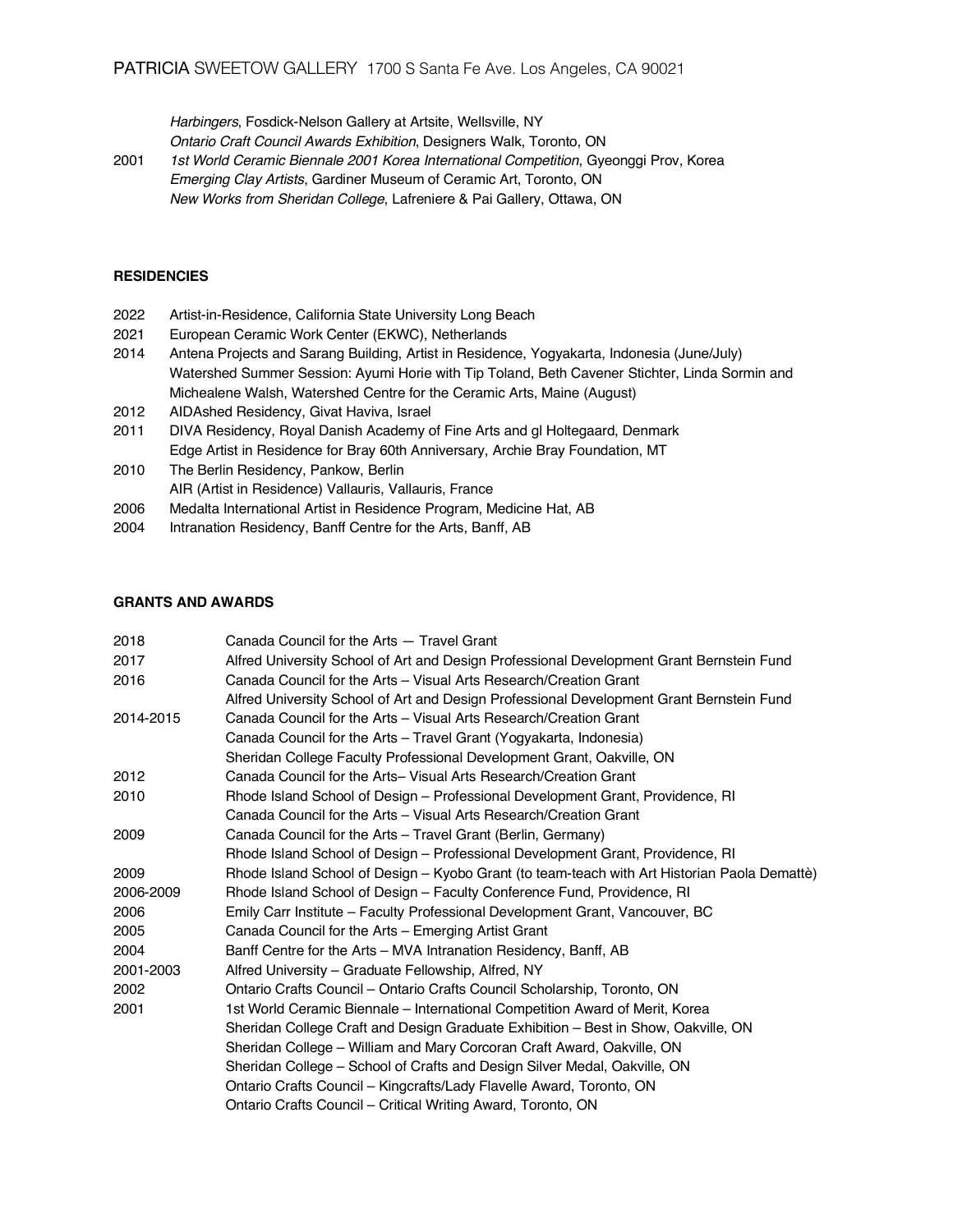1999-2001 Sheridan College – Betty Kantor Silent Night Award, Oakville, ON Sheridan College – Don McKinley Memorial Scholarship, Oakville, ON

# **VISITING LECTURER**

| 2021 | Academy of Fine Art, Helsinki, Finland                                                          |
|------|-------------------------------------------------------------------------------------------------|
| 2019 | HDK - University of Gothenburg, Sweden                                                          |
| 2018 | Queens College, City University of New York, Queens, NY                                         |
| 2017 | Maryland Institute College of Art, Baltimore, MD                                                |
|      | Alfred University, Bergren Forum, Alfred, NY                                                    |
| 2016 | Cranbrook Academy of Art, Bloomfield Hills, MI                                                  |
|      | Hartford School of Art, 2016 Auerbach Lecture, Hartford, CT                                     |
| 2015 | University of Manitoba, 1000 Miles Apart Conference, Winnipeg, MB                               |
|      | Brantford Potters 'Guild, Brantford, ON                                                         |
| 2014 | Pratt Institute, Brooklyn, NY                                                                   |
|      | Syracuse University, Syracuse, NY                                                               |
| 2013 | Toronto Potters 'Guild, Toronto, ON                                                             |
|      | Pine Tree Potters 'Guild, Aurora, ON                                                            |
| 2012 | School of the Art Institute of Chicago, IL                                                      |
|      | Greenwich House Pottery, New York, NY                                                           |
|      | Hamilton & Region Potters 'Guild, Dundas, ON                                                    |
| 2011 | SUNY Plattsburgh, NY                                                                            |
|      | Making or Unmaking: Contexts in Contemporary Ceramics, symposium, Bergen, Norway                |
| 2010 | Bergen National Academy of the Arts, Bergen, Norway                                             |
|      | Concordia University, Montreal, QC                                                              |
| 2009 | University of Colorado, Boulder, CO                                                             |
|      | Panel Co-chair with Dr. Mary Drach McInnes, "Boundary-work: Collaborative and Interdisciplinary |
|      | Approaches", National Council on Education for the Ceramic Arts (NCECA), Phoenix, AZ            |
|      | "Emerging Artists", NCECA Conference, Phoenix, AZ                                               |
| 2008 | Cranbrook Academy of Art, Bloomfield, MI                                                        |
|      | Washington State University, Pullman, WA                                                        |
|      | Artists Panel, "Process Art & the Found Object", Louisiana Artworks, New Orleans, LA            |
| 2007 | University of Massachusetts, Dartmouth, New Bedford, MA                                         |
|      | Camosun College, Victoria, BC                                                                   |
|      | Panel, "Five Emerging Ceramic Artists Survey the Discipline", CAA, NYC                          |
|      | Panel, "Mobile Structures Symposium", MacKenzie Art Gallery, Regina, SK                         |
| 2006 | Alberta College of Art & Design, Calgary, AB                                                    |
|      | Panelist, "White Gold Porcelain Symposium", Royal College of Art, London, UK                    |
| 2005 | Rhode Island School of Design, Providence, RI                                                   |
|      | Royal College of Art, London, UK                                                                |
|      | Nova Scotia College of Art and Design, Halifax, NS                                              |
| 2005 | Camosun College, Victoria, BC                                                                   |
|      | California State University, Long Beach, CA                                                     |
|      | Fraser Valley Potters 'Guild, Surrey, BC                                                        |
| 2004 | "1000 Miles Apart", University of Regina, SK                                                    |
|      | Panel, "Leaving it be: Apathy, Activism and Ethnicity in Contemporary Practice", Powell Street  |
|      | Festival, Vancouver, BC                                                                         |
| 2003 | Langara College, Vancouver, BC                                                                  |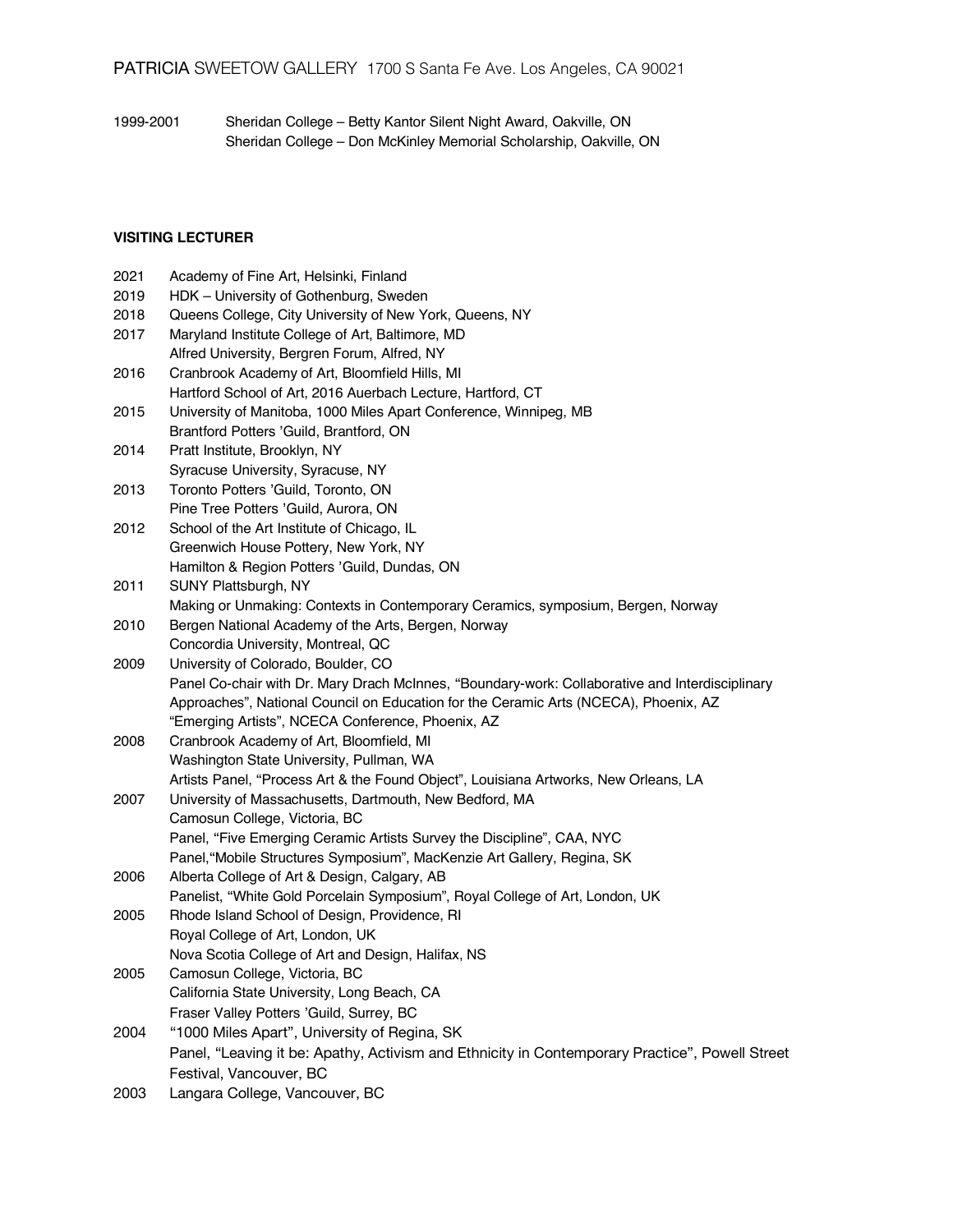Emily Carr Institute of Art & Design, Vancouver, BC 2002 Silpakorn Fine Arts University, Bangkok, Thailand

## **PRESENTATIONS AND PANELS**

- 2022 "The Clay Seminars: Fragments and Dissonance", panel host, New York University, NY
- 2021/22 "Women Working with Clay Symposium", (presentation, demonstration & panel) Hollins University, Roanoke, VA

University of Colorado, Boulder, CO, Zoom Lecture

2020 Linda Sormin and Gail Wight, In Conversation with art critic Kenneth Baker, Patricia Sweetow Gallery, San Francisco

Royal College of Art, London, UK, Zoom Lecture

- 2019 Linda Sormin Visiting Artist Lecture at California College of the Arts, San Francisco, CA HDK – University of Gothenburg, Sweden
- 2018 "Restating Clay: Making, Learning, Communicating & Collecting Contemporary Studio Ceramics," Conference, Keynote Speaker, Centre of Ceramic Art, York Art Gallery, York, UK
- 2017 "From Funk to Punk: Left Coast Ceramics", Symposium, in Conversation with Artist Tony Marsh, Everson Museum of Art, Syracuse, NY "Clay Matters: Thinking and Exhibiting Matter in Recent Art", Conference, Keynote Speaker, PXL-MAD, Hasselt, Belgium
- 2013 "Girls Just Want to Have Funds", panel, The Rema Hort Mann Foundation, New York, NY "Ceramic Approaches in Contemporary Art", panel, Gardiner Museum, Toronto, ON
- 2011 "The Future of Ceramic Art", panel, Archie Bray Foundation 60th Anniversary, Montana
- 2010 Chair, Appraisal Committee for PhD-equivalent candidate, Bergen National Academy of the Arts
- 2009 Collaborator with Rita Wong, "forage/salvage", video presentation for panel "Ec(h)opoetics of the Disfigured 'Land'scape", Belladonna: Feminist Poetics & Activism Gathering", CUNY, NY Co-chair panel with Dr. Mary Drach McInnes, "Boundary-work: Collaborative and Interdisciplinary Approaches", National Council on Education for the Ceramic Arts (NCECA), Phoenix, AZ Co-chair panel with Dr. Mary Drach McInnes, "A Question of Depth: Collaborative and Interdisciplinary Approaches in Ceramics", College Art Association Annual (CAA) LA, CA 2008 Mobile Structures Symposium, MacKenzie Art Gallery, Regina, SK
- "Process Art & the Found Object," panel, Louisiana Artworks, New Orleans, LA
- 2007 "Five Emerging Ceramic Artists Survey the Discipline", panel, CAA Conference, New York, NY
- 2006 White Gold Porcelain Symposium, Royal College of Art, London, UK
- 2004 "Leaving it be: apathy, activism and ethnicity in contemporary practice", panel, Powell Street Festival, Vancouver, BC

Facilitator, Dis/closure panel; Risk-Taking, panel, Hot Clay Symposium, Surrey Art Gallery, BC, Canada

# **WORKSHOPS**

2018 "Shaping the View", Co-teaching w/Architect Dawn G. Franklin, Ox-bow School of Art, Saugatuck, MI 2016 Summer Ceramic Workshop, Sunbury Shores, St. Andrews, New Brunswick, Canada

2014-15Fusion Mentorship: Crit Pit, Ontario Society of Artists Suite at Ashbridges Bay House, Toronto, ON

2011 Open Door Workshop, Haystack Mountain School of Crafts, Deer Isle, ME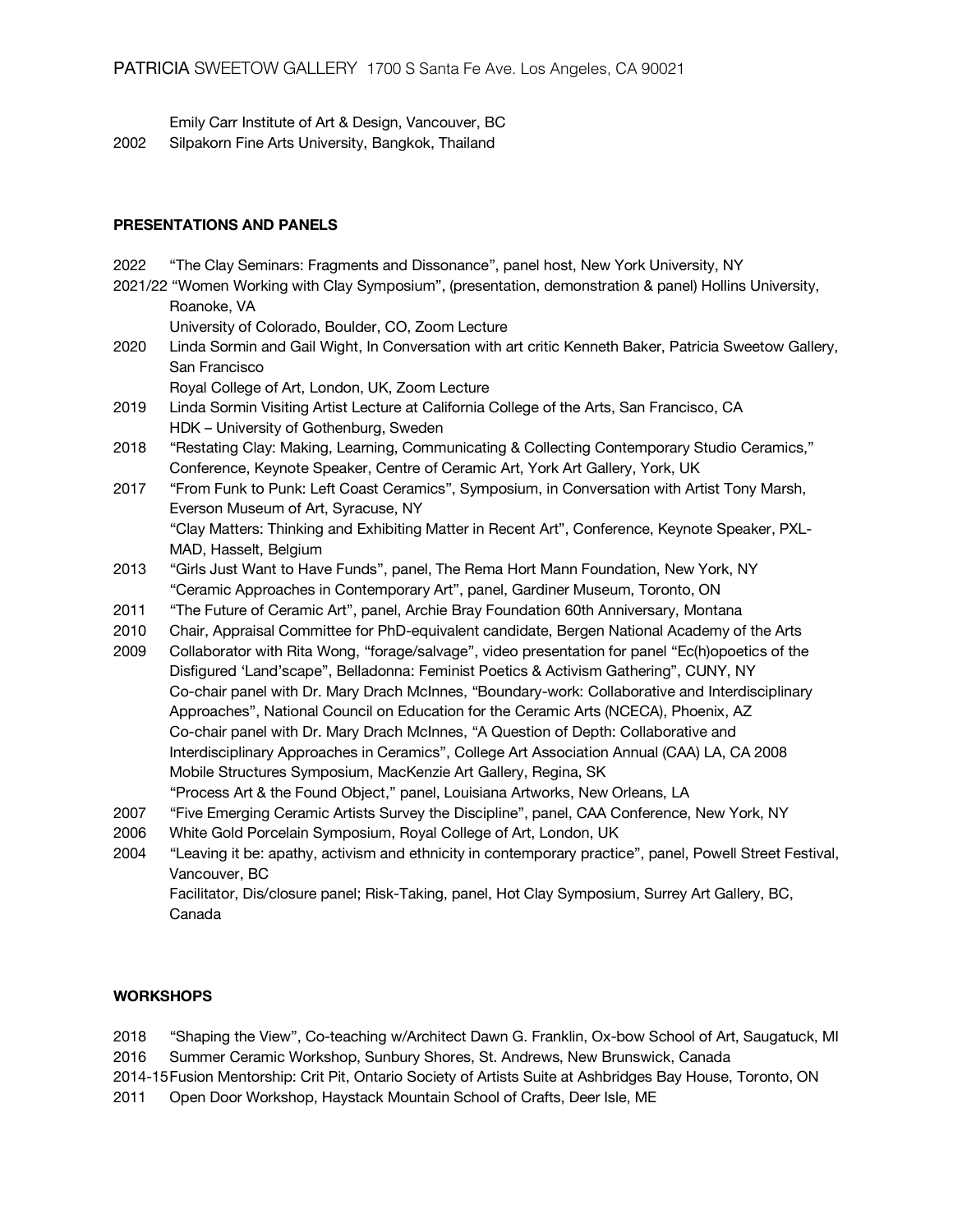- 2008 Survival Strategies, Louisiana Artworks, New Orleans, LA
- 2004 Courting Risk, 1000 Miles Apart, University of Regina, SK

### **JURIES**

- 2020 ISC Outstanding Educator Award (International Sculpture Center)
- 2015 McKnight Artist Fellowships & Residencies, Minneapolis, MN
- 2008-15ArtAxis (online artist network), http://www.artaxis.org/artist.htm
- 2008 "In Your Face", Brown University/RISD Art Exhibition, Hillel Gallery, Providence, RI
- 2006 "Tea Party 2004", Port Moody Arts Centre, Port Moody, BC BC Arts Council Scholarships/Awards, Victoria, BC

# **INTERVIEWS**

- 2020 Linda Sormin & Gail Wight, interview with Kenneth Baker, Patricia Sweetow Gallery, San Francisco
- 2013 Royal Bank of Canada People's Choice Awards, Gardiner Museum (online video) *Exploring Chaos and Fragility: An Interview with Linda Sormin*. Interviewer: Tracy Teagarden, *Shop Talk*, Volume 6. Publisher: Edinboro University of Pennsylvania.
- 2012 *Sheridan Voices*, Sheridan Institute, Oakville, ON (online video)
- 2011 Kunstpausen, gl Holtegaard, Holte, Denmark (online video) Denver Art Museum, Denver, CO
- 2007 Surrey Art Gallery, Surrey, BC (online video)

## **WRITING**

| 2016 | Sormin, Linda. "Are you land or water? Love notes to Buddhas." Contemporary Clay and Museum           |
|------|-------------------------------------------------------------------------------------------------------|
|      | Culture. Eds. Christie Brown, Julian Stair and Clare Twomey. Surrey: Routledge.                       |
|      | Sormin, Linda. "In Conversation with Bruce Cochrane." article in Studio Magazine, Spring/Summer       |
|      | (Vol. 11 No 1), pp 28-32.                                                                             |
| 2012 | Sormin, Linda. "Are you land or water: love notes to buddhas.", in Contemporary Essays series,        |
|      | Ceramics in the Expanded Field (online journal, University of Westminster), September 2012.           |
| 2011 | Sormin, Linda. "Boundary-work", Interpreting Ceramics, Issue 12 (online UK journal), transcribed from |
|      | CAA '09: http://www.uwic.ac.uk/icrc/issue012/articles/07.htm                                          |
| 2009 | Sormin, Linda. "forage/salvage", a video conversation piece with poet Rita Wong. See: forage-         |
|      | salvage-2009 on YouTube in 3 parts. Part One: www.youtube.com/watch?v=KJD2RFcsffw                     |
| 2007 | Sormin, Linda. "Courting Risk." Interpreting Ceramics: Research Collaboration, Issue 9 (online UK     |
|      | journal): http://www.uwic.ac.uk/ICRC/issue009/articles/02.htm                                         |
|      | Sormin, Linda. "Ploen-nanofolk." West Coast Line, Intranation Issue, Fall 2007, p. 60.                |
| 2004 | Sormin, Linda. "Ceramics and Context." Gailan Ngan exhibition publication, Centre A Gallery,          |
|      | Vancouver, BC. Sormin, Linda. "Feature Artist" (photo), FUSION Magazine, Fall 2004.                   |
| 2003 | Sormin, Linda. "The Radius of the Will" (graduate thesis), Alfred University, Alfred, New York.       |
| 2002 | Sormin, Linda. "2001 OCC Awards Winner Linda Sormin," Ontario Craft, No. 13.                          |
| 2001 | Sormin, Linda. "Mark Pharis at Sheridan College", FUSION Magazine, Vol. 25, No. 2.                    |
|      | Sormin, Linda. "Julia Galloway", FUSION News Magazine, Spring issue, (co-authored with Victor         |
|      |                                                                                                       |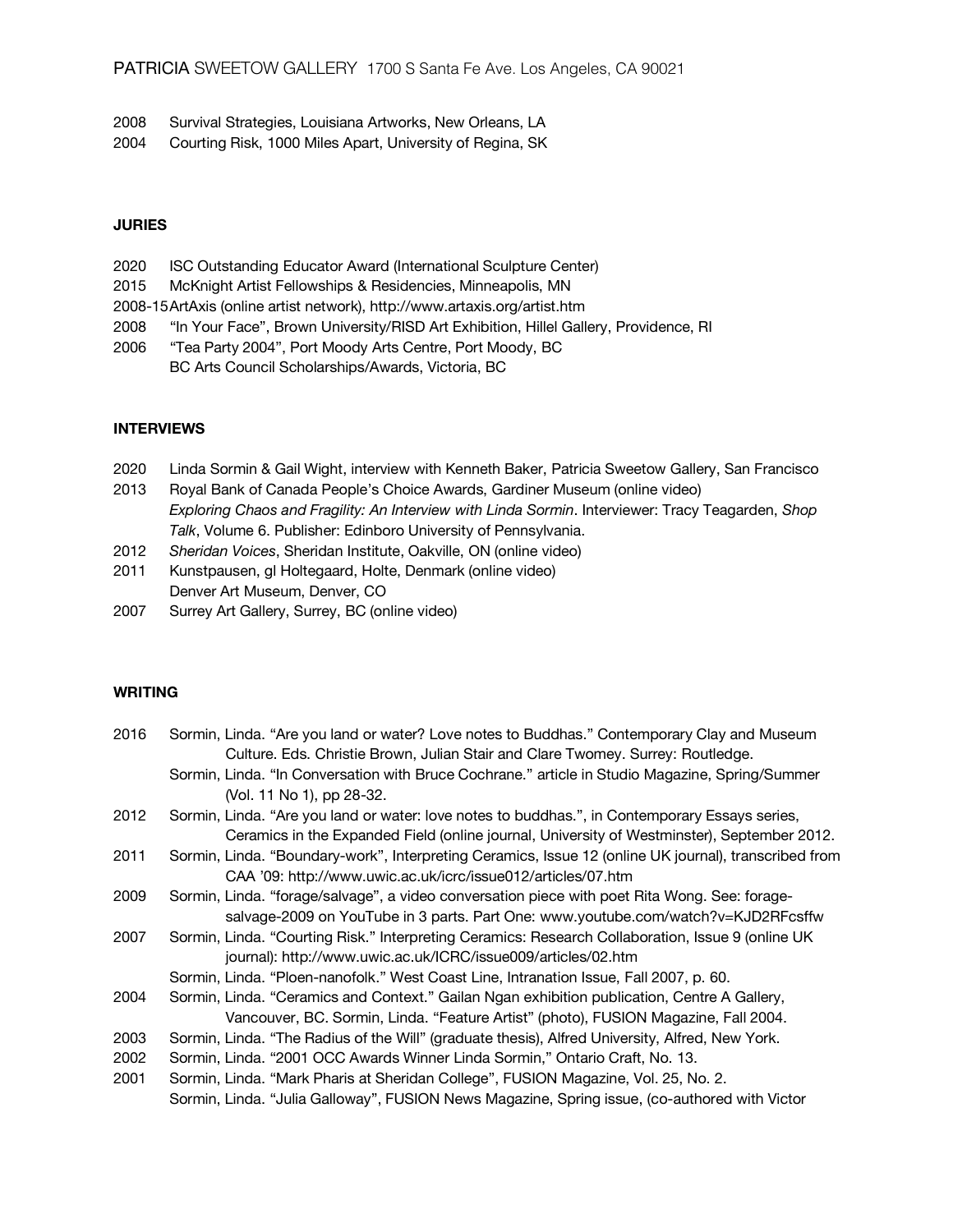Levin).

Sormin, Linda. "Tanya Harrod on Contemporary British Crafts", FUSION Magazine, Vol. 25, #1.

# **BIBLIOGRAPHY**

- 2021 Greenhalgh, Paul. Ceramic, Art and Civilisation, Bloomsbury Visual Arts, London, 2021, pp. 746-48
- 2020 Taylor, Louisa Ceramics Masterclass, Thames & Hudson, pp. 264-65 Sequoia Miller Chief Curator Interviews Linda Sormin, Instagram LIVE Conversation with Clare Twomey, hosted by BKLN CLAY on Zoom
- 2019 Maake Magazine, curated by Shannon Goff & Roxanne Jackson, Issue 8 Clay Edition Glenn Adamson, CERAMIC MOMENTUM – Staging the Object, Catalog, CLAY Museum of Ceramic Art

Greenspan, Gali. "Fierce Passenger," interview with Linda Sormin in *1280° C Magazine for Material Culture*, Issue #39, 2019, Israel, translated, interview and magazine in Hebrew, pp. 18-2

- 2018 Elkins, Rose Ottawa Report: Making Spaces Speak, review in Canadian Art, online Lulashnyk, Kim, Linda Sormin: Fierce Passengers, FUSION magazine, Vol. 42, No. 1, Toronto, ON Ontario Today: What you bring when you leave your old life behind, Rita Celli host, CBC Radio All in a Day: Fierce Passengers Exhibition, Giacomo Panico, CBC Radio
- 2016 Lønmo, Solveig (guest editor). Enquete, Kunsthåndverk 4/2016:MUSEUM, Fall 2016 Nordenfjeldske Kunstindustrimuseum / National Museum of Decorative Arts and Design
	- Miller, Sequoia and Sheila Pepe, co-curators. Kindred Beasts Exhibition Catalog, Everson Museum, Syracuse, NY, 2016.
	- Sormin, Linda. "Are you land or water? Love notes to Buddhas." Contemporary Clay and Museum Culture. Eds. Christie Brown, Julian Stair and Clare Twomey. Surrey: Routledge.
	- Sormin, Linda. "In Conversation with Bruce Cochrane." article in Studio Magazine, Spring/Summer (Vol. 11 No 1), pp 28-32.
- 2015 Dahn, Jo. New Directions in Ceramics: From Spectacle to Trace. London, Bloomsbury, pp. 2, 95-101.
- 2014 Whitney, Kathleen. Verging on Collapse: Linda Sormin's Installations. Article in Ceramics Monthly, Dec. 54-47.
	- Larocque, Jean-Pierre and Victoria LeBlanc. Caméléon. Catalogue essay, Centre des arts visuels et Galerie McClure, Montréal, Québec, pp. 11-13, 56-69, 71.
- 2014 Held, Peter and Heather Sealy Lineberry. Crafting a Continuum: Rethinking Contemporary Craft. Arizona State University Museum Press, pp. 20, 68-69.
- 2013 Tokita, Chiho. Cups About Loss. Article in FUSION Magazine, 2013.
	- Teagarden, Tracy. Exploring Chaos and Fragility: An Interview with Linda Sormin. Shop Talk, Volume 6. Publisher: Edinboro University of Pennsylvania, pp. 120-129.
		- Pollack, Maika. Jane Hartsook Gallery, Medium as Metaphor, exhibition catalogue, New York, pp. 6, 54-60.
- 2012 Sormin, Linda. Are you land or water: love notes to buddhas (images). Contemporary Essays series, Ceramics in the Expanded Field, online UK journal.

Adamson, Glenn. Slow Burn, exhibition essay for solo exhibition, Jane Hartsook Gallery, NYC, NY. Veiteberg, Jorunn. Ting Tang Trash catalogue (images), West Norway Museum of Decorative Art, Bergen, Norway.

- 2011 Damsbo, Mads, Karen Harsbo & Alexander Tovborg (eds). Lerets Magi: Ceramics in contemporary art, (images), gl Holtegaard, Denmark
	- Skov, Nanna. Interview in Danish\_Samfundsrefleksioner i ler\_, www.KUNSTEN.NU, http://